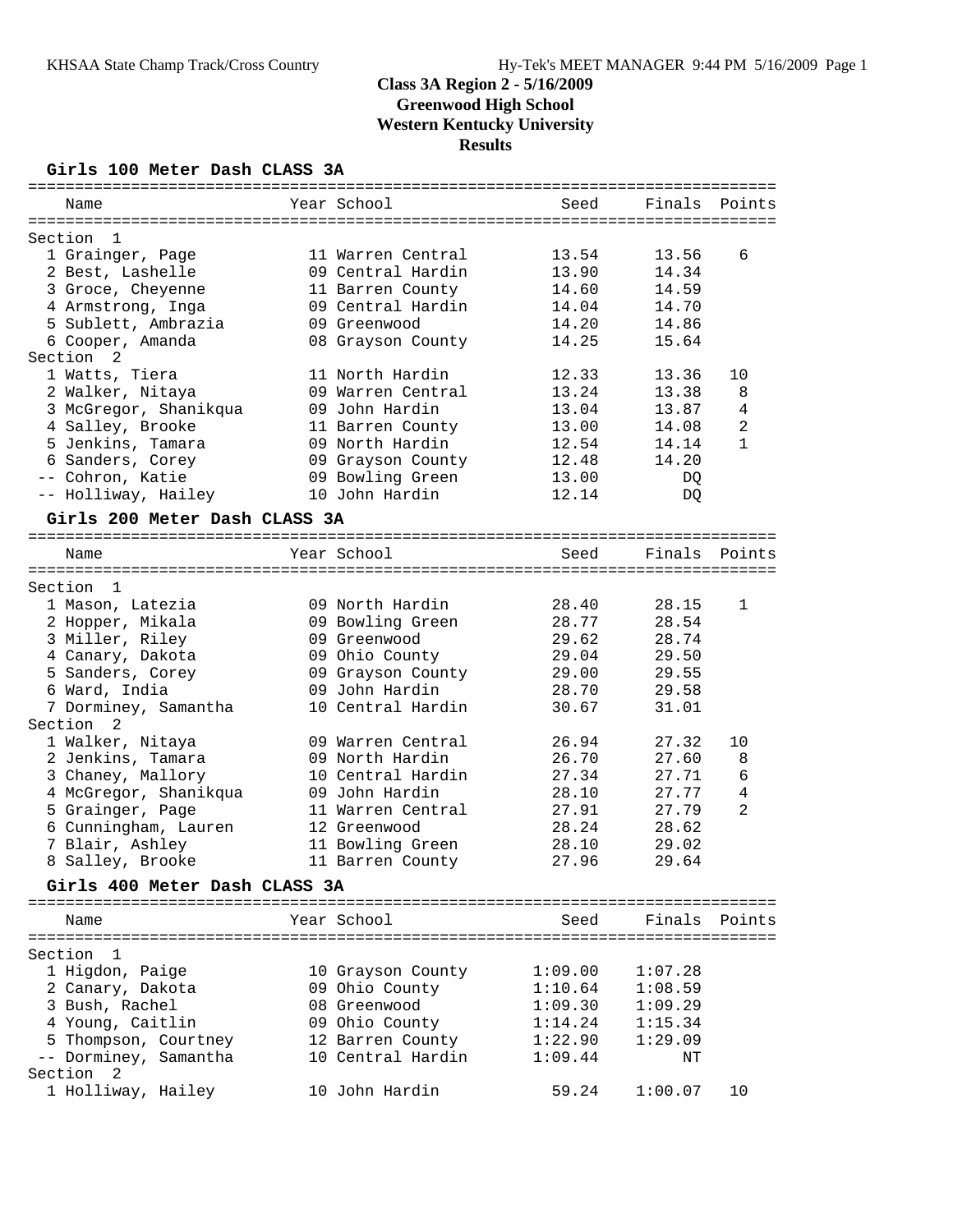## **....Girls 400 Meter Dash CLASS 3A**

| 2 Cohron, Katie                         | 09 Bowling Green                      | 1:01.82            | 1:00.09            | 8<br>6         |
|-----------------------------------------|---------------------------------------|--------------------|--------------------|----------------|
| 3 Wohltjen, Sophie                      | 11 Bowling Green<br>10 Central Hardin | 1:03.52<br>1:01.34 | 1:01.20<br>1:01.21 | 4              |
| 4 Chaney, Mallory                       | 12 North Hardin                       |                    |                    | 2              |
| 5 Windham, Chandler<br>6 Mason, Latezia | 09 North Hardin                       | 1:05.16<br>1:04.36 | 1:04.54<br>1:04.85 | $\mathbf{1}$   |
| 7 Murrell, Aleisha                      | 08 Greenwood                          | 1:08.54            | 1:05.92            |                |
| 8 Sanders, Corey                        |                                       | 1:05.00            | 1:07.45            |                |
|                                         | 09 Grayson County                     |                    |                    |                |
| Girls 800 Meter Run CLASS 3A            |                                       |                    |                    |                |
| Name                                    | Year School                           | Seed               | Finals Points      |                |
| Section 1                               |                                       |                    |                    |                |
| 1 Mattingly, Maggie                     | 11 John Hardin                        | 2:22.00            | 2:27.74            | 10             |
| 2 Woodson, Markeshia                    | 12 North Hardin                       | 2:31.59            | 2:31.78            | 8              |
| 3 Hunter, Leilani                       | 10 John Hardin                        | 2:25.00            | 2:31.85            | 6              |
| 4 Dunbar, Kaley                         | 11 Barren County                      | 2:51.80            | 2:37.93            | $\overline{4}$ |
| 5 Windham, Chandler                     | 12 North Hardin                       | 2:29.88            | 2:38.38            | $\overline{a}$ |
| 6 Huzyak, Paige                         | 10 Greenwood                          | 2:35.56            | 2:38.70            | $\mathbf{1}$   |
| 7 Wheeler, Lauren                       | 07 Bowling Green                      | 2:42.80            | 2:40.10            |                |
| 8 Flynn, Deborah                        | 08 Bowling Green                      | 2:37.70            | 2:48.14            |                |
| 9 Rindstad, Karoline                    | 11 Warren Central                     | 2:48.74            | 2:54.80            |                |
| 10 Logsdon, Brianna                     | 11 Grayson County                     | 3:17.00            | 3:07.72            |                |
| 11 Scott, Christina                     | 08 Barren County                      | 3:15.50            | 3:17.99            |                |
| -- Cole, Elizabeth                      | 10 Greenwood                          | 2:31.56            | ΝT                 |                |
| -- McKenna, Hannah                      | 11 Grayson County                     | 2:55.00            | ΝT                 |                |
| Girls 1600 Meter Run CLASS 3A           |                                       |                    |                    |                |
| Name                                    | Year School                           | Seed               | Finals             | Points         |
| 1 Cole, Elizabeth                       | 10 Greenwood                          | 5:36.53            | 5:35.83            | 10             |
| 2 Lyles, Ariel                          | 12 Bowling Green                      | 5:50.27            | 5:44.17            | 8              |
| 3 Dunbar, Kaley                         | 11 Barren County                      | 6:04.00            | 5:57.76            | 6              |
| 4 Valenzuela, Brittney                  | 11 North Hardin                       | 5:44.63            | 6:00.87            | $\overline{4}$ |
| 5 Rogers, Megan                         | 10 North Hardin                       | 5:56.37            | 6:02.47            | $\overline{a}$ |
| 6 Baker, Brianna                        | 10 Central Hardin                     | 6:06.54            | 6:04.33            | $\mathbf{1}$   |
| 7 Davis, Kathryn                        | 10 John Hardin                        | 5:57.50            | 6:06.52            |                |
| 8 Phelps, Rae                           | 12 John Hardin                        | 5:58.00            | 6:08.52            |                |
| 9 Radish, Cassie                        | 10 Barren County                      | 6:20.62            | 6:18.14            |                |
| 10 Rindstad, Karoline                   | 11 Warren Central                     | 6:14.11            | 6:19.52            |                |
| 11 Mumley, Lindsay                      | 10 Greenwood                          | 6:24.55            | 6:24.60            |                |
| 12 Baird, Meredith                      | 09 Ohio County                        | 6:39.03            | 6:29.49            |                |
| 13 McKenna, Hannah                      | 11 Grayson County                     | 6:31.00            | 6:33.66            |                |
| -- Watts, Victoria                      | 08 Bowling Green                      | 5:45.61            | ΝT                 |                |
| -- Crawford, Rachel                     | 12 Grayson County                     | 6:30.00            | ΝT                 |                |
| -- Dennis, Kate                         | 09 Central Hardin                     | 7:32.64            | ΝT                 |                |
| Girls 3200 Meter Run CLASS 3A           |                                       |                    |                    |                |
| Name                                    | Year School                           | Seed               | Finals             | Points         |
|                                         |                                       |                    |                    |                |

| --------          |                 | -----                 | ------- | ------- |
|-------------------|-----------------|-----------------------|---------|---------|
|                   |                 |                       |         |         |
| 1 Cole, Elizabeth | 10 Greenwood    | 12:19.00 12:11.12 10  |         |         |
| 2 Cho, Miriam     | 12 North Hardin | $12:14.62$ $12:25.50$ |         | - 8     |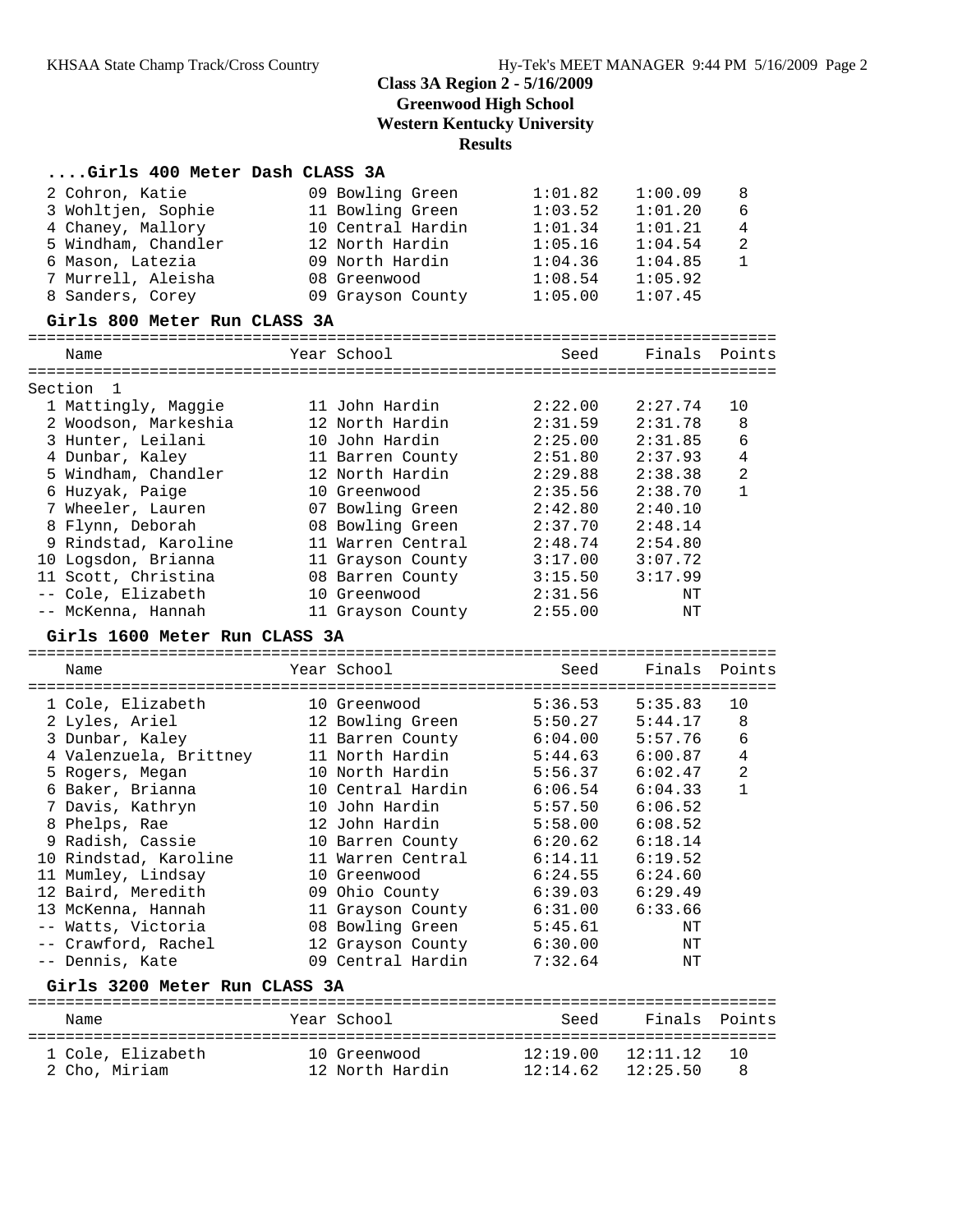## **....Girls 3200 Meter Run CLASS 3A**

| 3 Prieskorn, Trevor<br>4 Gimborys, Katarina | 07 Bowling Green<br>11 North Hardin | 12:32.50<br>12:41.24    | 12:33.70<br>12:50.85 | 6<br>4         |
|---------------------------------------------|-------------------------------------|-------------------------|----------------------|----------------|
| 5 Phelps, Alyssa                            | 10 Bowling Green                    | 13:08.00                | 13:04.24             | 2              |
| 6 Chandler, Abbie                           | 07 Central Hardin                   | 12:55.04                | 13:06.22             | $\mathbf{1}$   |
| 7 Prive, Lindsay                            | 09 Greenwood                        | 14:09.00                | 14:28.22             |                |
| 8 Hollings, Shanice                         | 10 John Hardin                      | 14:23.77                | 14:42.09             |                |
| 9 Kubisch, Jenny                            | 09 John Hardin                      | 14:15.27                | 15:29.90             |                |
| 10 Pierce, Courtney                         | 08 Barren County                    | 15:01.50                | 15:48.80             |                |
| -- Baker, Brianna                           | 10 Central Hardin                   | 13:10.06                | DNF                  |                |
| Girls 100 Meter Hurdles CLASS 3A            |                                     |                         |                      |                |
| Name                                        | Year School                         | Seed                    | Finals               | Points         |
| Section<br>-2                               |                                     |                         |                      |                |
| 1 Castillo, Sarah                           | 12 North Hardin                     | 16.58                   | 17.25                | 10             |
| 2 Body, Andrea                              | 11 John Hardin                      | 16.40                   | 17.68                | 8              |
| 3 Wininger, Sydney                          | 09 Barren County                    | 17.45                   | 18.29                | 6              |
| 4 Jarret, Amanda                            | 11 Bowling Green                    | 19.06                   | 19.93                | $\overline{4}$ |
| 5 Cubbage, Natalie                          | 11 Grayson County                   | 20.10                   | 20.34                | 2              |
| 6 Cundiff, Mary                             | 09 Greenwood                        | 22.04                   | 21.60                | $\mathbf{1}$   |
| 7 Alexander, Maeghann                       | 09 Barren County                    | 20.60                   | 21.64                |                |
| Girls 300 Meter Hurdles CLASS 3A            |                                     |                         |                      |                |
| Name                                        | Year School                         | Seed                    | Finals               | Points         |
|                                             |                                     |                         |                      |                |
| Section<br>$\mathbf{1}$                     |                                     |                         |                      |                |
| -- Sumler, Deidrah                          | 08 North Hardin                     |                         | $_{\rm NT}$          |                |
| 2<br>Section                                |                                     |                         |                      |                |
| 1 Castillo, Sarah                           | 12 North Hardin                     | 52.40                   | 50.94                | 10             |
| 2 Body, Andrea                              | 11 John Hardin                      | 51.84                   | 51.83                | 8              |
| 3 Hutchinson, Nakitta                       | 11 Grayson County                   | 58.00                   | 52.47                | 6              |
| 4 Weitlauf, Lauren                          | 10 Greenwood                        | 52.54                   | 52.63                | $\overline{4}$ |
| 5 Games, Ann-Lundy                          | 09 Bowling Green                    | 54.25                   | 55.10                | $\overline{a}$ |
| 6 Wininger, Sydney                          | 09 Barren County                    | 54.58                   | 55.36                | $\mathbf{1}$   |
| 7 Cubbage, Natalie                          | 11 Grayson County                   | 1:01.00                 | 1:02.43              |                |
| 8 Alexander, Maeghann                       | 09 Barren County                    | 1:04.02                 | 1:04.22              |                |
| Girls 4x100 Meter Relay CLASS 3A            |                                     |                         |                      |                |
| School                                      |                                     | Seed                    | Finals Points        |                |
|                                             |                                     |                         |                      |                |
| Section<br>1                                |                                     |                         |                      |                |
| 1 North Hardin                              |                                     | 51.15                   | 51.38                | 10             |
| 1) Watts, Tiera 11                          | 2) Jenkins, Tamara 09               |                         |                      |                |
| 3) Horne, Janaiqua 10                       |                                     | 4) Woodson, Brianna 10  |                      |                |
| 5) Mason, Latezia 09                        | 6) Castillo, Sarah 12               |                         |                      |                |
| 7) McFee, Tiffany 10                        |                                     | 8) Washington, Dasha 08 |                      |                |
| 2 Warren Central                            |                                     | 53.14                   | 52.42                | 8              |
| 1) Grainger, Page 11                        | 2) Lasley, Devanee 09               |                         |                      |                |
| 3) Ray, Jasmine 09                          | 4)                                  | Tinker, Keiyorii 10     |                      |                |
| 5) Walker, Nitaya 09                        | 6)                                  |                         |                      |                |
| 3 John Hardin                               |                                     | 53.86                   | 53.43                | 6              |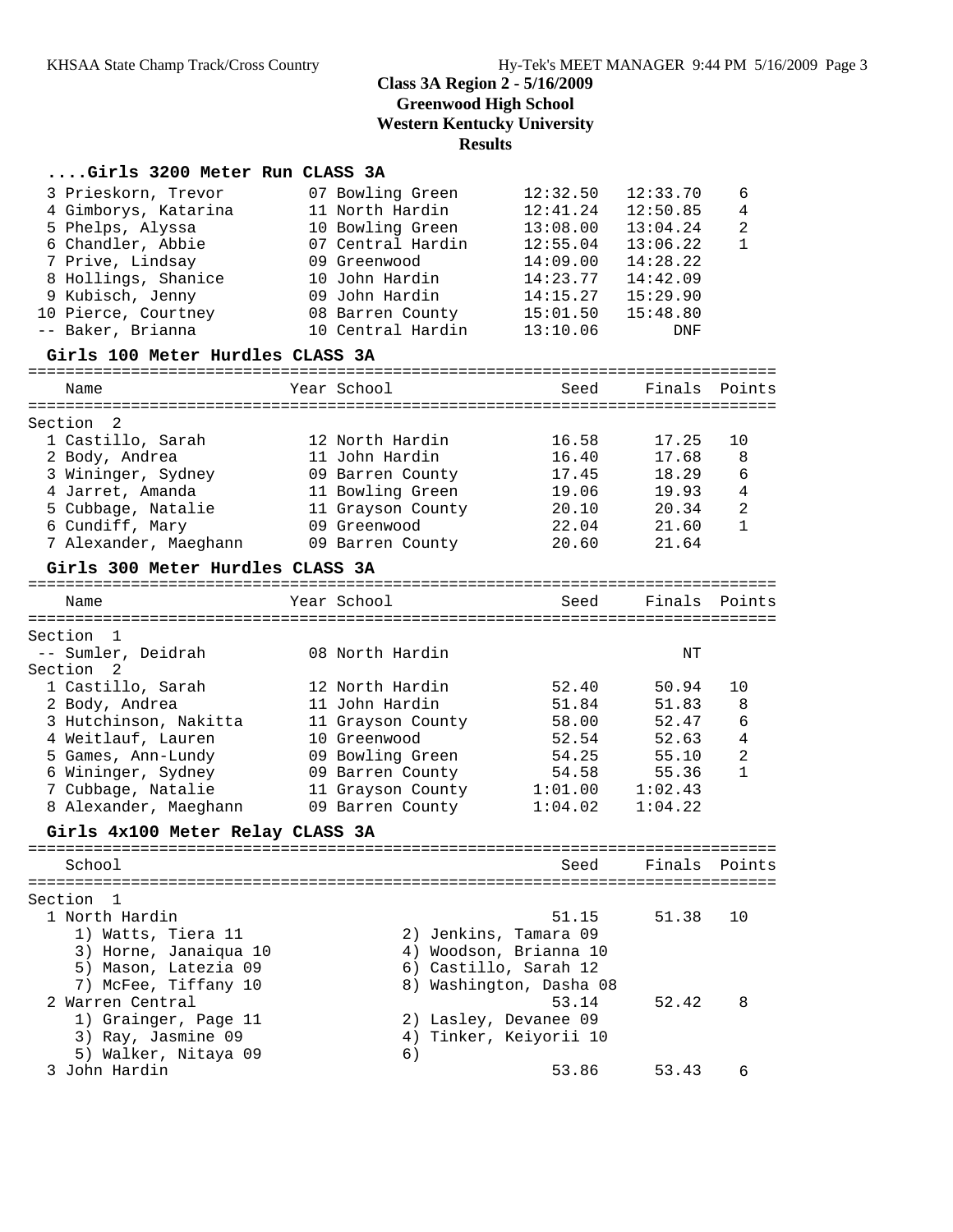## **....Girls 4x100 Meter Relay CLASS 3A**

| 1) McGregor, Shanikqua 09 |    | 2) Jernigan, Chantler 10  |       |               |
|---------------------------|----|---------------------------|-------|---------------|
| 3) Ward, India 09         |    | 4) Holliman, Faith 11     |       |               |
| 5) Hollings, Latisha 12   |    | 6) Body, Andrea 11        |       |               |
| 7) Hunter, Leilani 10     | 8) |                           |       |               |
| 4 Barren County           |    | 54.72                     | 55.12 | 4             |
| 1) Groce, Cheyenne 11     |    | 2) Wininger, Sydney 09    |       |               |
| 3) Stuart, Devon 09       |    | 4) Salley, Brooke 11      |       |               |
| 5) Emmert, Allison 12     |    | 6) Beaty, Kaitlyn 12      |       |               |
| 7) Caffee, Paige 10       |    | 8) Thompson, Courtney 12  |       |               |
| 5 Central Hardin          |    | 54.72                     | 55.13 | 2             |
| 1) Best, Lashelle 09      |    | 2) Chaney, Mallory 10     |       |               |
| 3) Belfiore, Melanie 11   |    | 4) Crawford, Drew 10      |       |               |
| 5) Dorminey, Samantha 10  |    | 6) Ortiz, Kaylee 10       |       |               |
| 7) Inga, Armstrong 09     |    | 8) Harrington, Chelsey 11 |       |               |
| 6 Bowling Green           |    | 56.30                     | 55.29 | 1             |
| 1) Blair, Ashley 11       |    | 2) Hopper, Mikala 09      |       |               |
| 3) Ohldam, Demi 09        |    | 4) Johnson, Cyesha 10     |       |               |
| 5) Beasley, Tiosha 12     |    | 6) Jackson, Delana 10     |       |               |
| 7) Peachers, Jiah 09      |    | 8) Sazo, Gabi 10          |       |               |
| 7 Greenwood               |    | 55.43                     | 55.32 |               |
| 1) Weitlauf, Lauren 10    |    | 2) Thomason, Kayla 08     |       |               |
| 3) Gifford, Jessica 09    |    | 4) Cunningham, Lauren 12  |       |               |
| 5) Bolster, Sara 11       |    | 6) Murrell, Aleisha 08    |       |               |
| 7) Sublett, Ambrazia 09   | 8) |                           |       |               |
| -- Grayson County         |    | 1:00.00                   | DO.   | dropped baton |
| 1) Goodman, Kendra 08     |    | 2) Smith, Amber 09        |       |               |
| 3) Cooper, Amanda 08      |    | 4) Paine, Rebekkah 08     |       |               |
| 5) Logsdon, Brianna 11    |    | 6) Cubbage, Natalie 11    |       |               |
|                           |    |                           |       |               |

#### **Girls 4x200 Meter Relay CLASS 3A**

================================================================================ School Seed Finals Points ================================================================================ 1 North Hardin 1:47.95 1:48.69 10 1) Watts, Tiera 11 2) Jenkins, Tamara 09 3) Horne, Janaiqua 10 4) Woodson, Brianna 10 5) Mason, Latezia 09 6) Castillo, Sarah 12 7) Washington, Dasha 08 8) McFee, Tiffany 10 2 Warren Central 1:52.83 1:50.94 8 1) Grainger, Page 11 2) Lasley, Devanee 09 3) Ray, Jasmine 09 4) Tinker, Keiyorii 10 5) Walker, Nitaya 09 (6) 3 Bowling Green 1:51.23 1:51.74 6 1) Cohron, Katie 09 2) Wohltjen, Sophie 11 3) Ohldam, Demi 09 4) Beasley, Tiosha 12 5) Watts, Jane-Embry 12 (6) Blair, Ashley 11 7) Hopper, Mikala 09 8) Peachers, Jiah 09 4 John Hardin 1:52.70 1:53.68 4 1) McGregor, Shanikqua 09 2) Hollings, Latisha 12 3) Holliman, Faith 11 4) Jernigan, Chantler 10 5) Ward, India 09 6) Body, Andrea 11 7) Hunter, Leilani 10 (8)<br>5 Greenwood  $1:54.70$   $1:55.65$  2 1) Murrell, Aleisha 08 2) Weitlauf, Lauren 10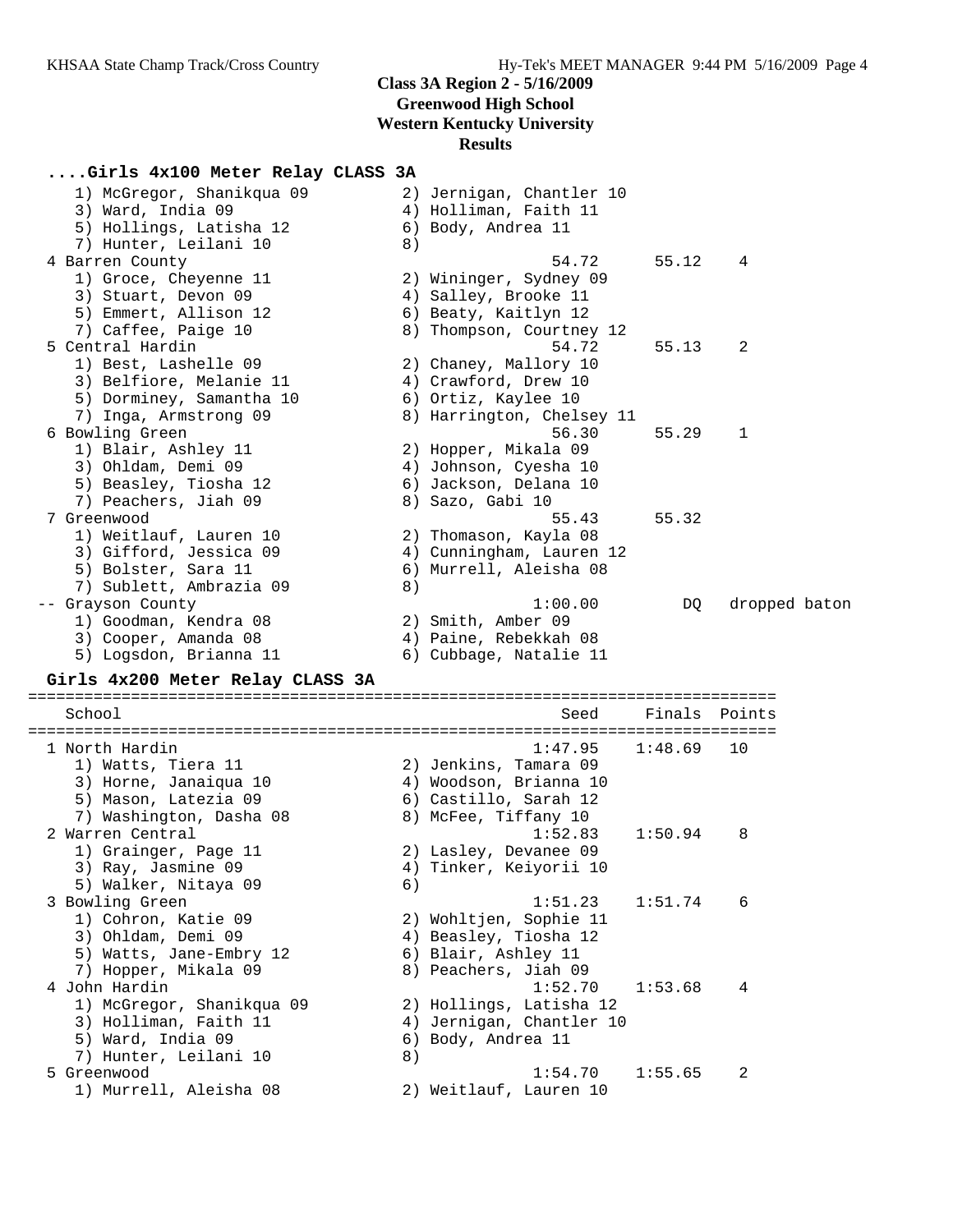## **....Girls 4x200 Meter Relay CLASS 3A**

| 4) Cunningham, Lauren 12 |              |
|--------------------------|--------------|
| 6) Bolster, Sara 11      |              |
| 8) Gaiko, Jennifer 10    |              |
| $1:56.56$ $1:56.57$      | $\mathbf{1}$ |
| 2) Wininger, Sydney 09   |              |
| 4) Salley, Brooke 11     |              |
| 6) Caffee, Paige 10      |              |
| 8) Townsend, Ayla 10     |              |
| 1:57.89<br>1:55.24       |              |
| 2) Ortiz, Kaylee 10      |              |
| 4) Belfiore, Melanie 11  |              |
| 6) Chaney, Mallory 10    |              |
| 8) Armstrong, Inga 09    |              |
| 2:04.00<br>2:10.35       |              |
| 2) Paine, Rebekkah 08    |              |
| 4) Goodman, Kendra 08    |              |
| 6)                       |              |
|                          |              |

#### **Girls 4x400 Meter Relay CLASS 3A**

================================================================================ School Seed Finals Points ================================================================================ 1 North Hardin 4:19.79 4:15.30 10 1) Mason, Latezia 09 2) Woodson, Brianna 10 3) Windham, Chandler 12 (4) King, Cassie 10 5) Woodson, Markeshia 12 6) Valenzuela, Brittney 11 7) Washington, Dasha 08 8) Castillo, Sarah 12 2 John Hardin 4:15.21 4:19.39 8 1) Hunter, Leilani 10 2) Phelps, Rae 12 3) Holliway, Hailey 10 4) Mattingly, Maggie 11 5) Davis, Kathryn 10 6) Hollings, Latisha 12 3 Central Hardin 4:29.00 4:24.91 6 1) Best, Lashelle 09 2) Belfiore, Melanie 11 3) Chaney, Mallory 10 4) Dorminey, Samantha 10 5) Crawford, Drew 10 6) Ortiz, Kaylee 10 7) Harrington, Chelsey 11 8) Sowards, Victoria 07 4 Bowling Green 4:24.71 4:27.92 4 1) Cohron, Katie 09 2) Wohltjen, Sophie 11 3) Lyles, Ariel 12 4) Flynn, Deborah 08 5) Watts, Victoria 08 (6) Hopper, Mikala 09 7) Wheeler, Lauren 07 (8) 5 Greenwood 4:29.50 4:42.31 2 1) Weitlauf, Lauren 10 2) Gaiko, Jennifer 10 3) Cunningham, Lauren 12 4) Huzyak, Paige 10 5) Miller, Riley 09 6) Murrell, Aleisha 08 7) Bush, Rachel 08 8) Bratcher, Emily 09 6 Warren Central 5:01.98 4:43.10 1 1) Tinker, Keiyorii 10 2) Rindstad, Karoline 11 3) Ray, Jasmine 09 4) Lasley, Devanee 09 5) Stockton, Lariah 09 (6) 7 Grayson County 4:40.00 4:44.75 1) McKenna, Hannah 11 2) Sanders, Corey 09 3) Crawford, Becca 10 (4) Cooper, Amanda 08 5) Higdon, Paige 10 6) Hutchinson, Nakitta 11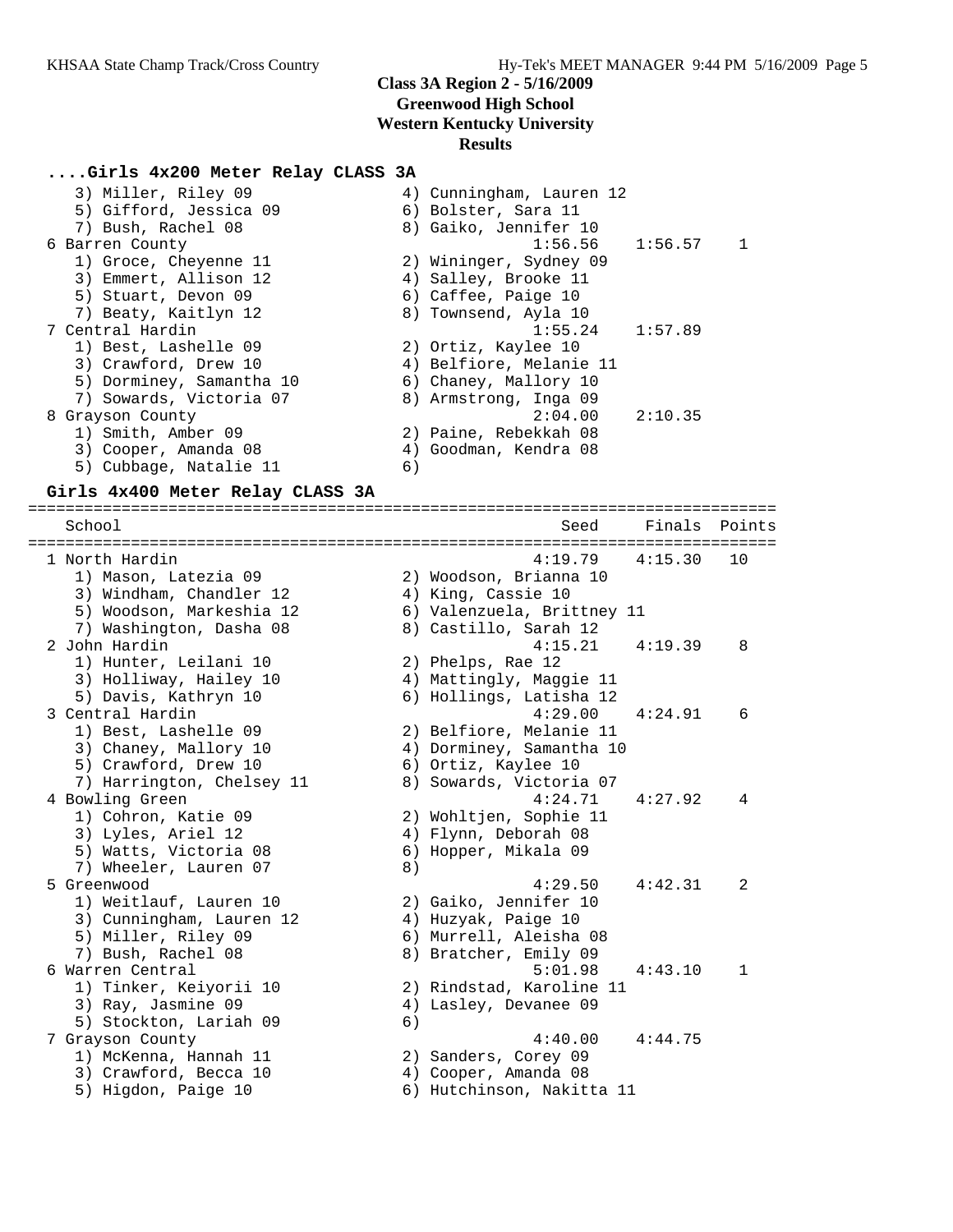#### **....Girls 4x400 Meter Relay CLASS 3A**

| 7) Smith, Amber 09     | 8) Logsdon, Brianna 11 |
|------------------------|------------------------|
| 8 Barren County        | 4:53.46<br>5:13.05     |
| 1) Radish, Cassie 10   | 2) Scott, Christina 08 |
| 3) Pierce, Courtney 08 | 4) Dunbar, Kaley 11    |
| 5) Beaty, Kaitlyn 12   | 6) Salley, Brooke 11   |
| 7) Groce, Cheyenne 11  | 8) Alexander, Alana 09 |

#### **Girls 4x800 Meter Relay CLASS 3A**

================================================================================ School Seed Finals Points ================================================================================ 1 John Hardin 10:03.72 10:02.72 10 1) Hunter, Leilani 10 2) Davis, Kathryn 10 3) Phelps, Rae 12 4) Mattingly, Maggie 11 5) Kubisch, Jenny 09 6) Eklund, Ashley 12 7) Burgess, Alex 12 (8) 2 North Hardin 10:27.00 10:12.78 8 1) Allen, Chelsie 10 2) Cho, Miriam 12 3) Gimborys, Katarina 11 4) Woodson, Markeshia 12 5) Windham, Chandler 12 6) Valenzuela, Brittney 11 7) Walker, Sammy 09 8) Rogers, Megan 10 3 Greenwood 10:32.00 10:27.02 6 1) Cole, Elizabeth 10 2) Huzyak, Paige 10 3) Gaiko, Jennifer 10 4) Bratcher, Emily 09 5) Hilbert, Shelby 09 6) Prive, Lindsay 09 4 Bowling Green 10:29.95 10:52.70 4 1) Lyles, Ariel 12 2) Flynn, Deborah 08 3) Wheeler, Lauren 07 (4) Phelps, Alyssa 10 5) Watts, Victoria 08 6) Prieskorn, Trevor 07 7) Wohltjen, Sophie 11 and 8) 5 Grayson County 12:40.00 12:27.42 2 1) Beeler, Katie 08 2) Logsdon, Brianna 11 3) Cooper, Amanda 08 4) Crawford, Rachel 12 5) McKenna, Hannah 11 6) Carver, Savannah 09 6 Barren County 11:34.34 12:37.98 1 1) Thompson, Courtney 12 2) Pierce, Courtney 08 3) Radish, Cassie 10 4) Scott, Christina 08 5) Beaty, Kaitlyn 12 6) Alexander, Alana 09 7) Dunbar, Kaley 11 8) -- Central Hardin NT (11:14.54 NT) 1) Baker, Brianna 10 2) Corvine, Cassie 10 3) Chandler, Abbie 07 (4) Dennis, Kate 09 5) McIntosh, Jennifer 06 6) Sowards, Victoria 07 7) Belfiore, Melanie 11 8) Chaney, Mallory 10

#### **Boys 100 Meter Dash CLASS 3A**

| Name                                                     | Year School                                        | Seed                    | Finals Points           |  |
|----------------------------------------------------------|----------------------------------------------------|-------------------------|-------------------------|--|
| -- Barnett, Austin<br>Section 2                          | 10 Central Hardin                                  |                         | NΤ                      |  |
| 1 Green, Brandon<br>2 Dymacek, Scott<br>3 Martin, Jajuan | 09 Bowling Green<br>11 Greenwood<br>12 John Hardin | 11.80<br>11.74<br>11.86 | 11.95<br>11.99<br>12.03 |  |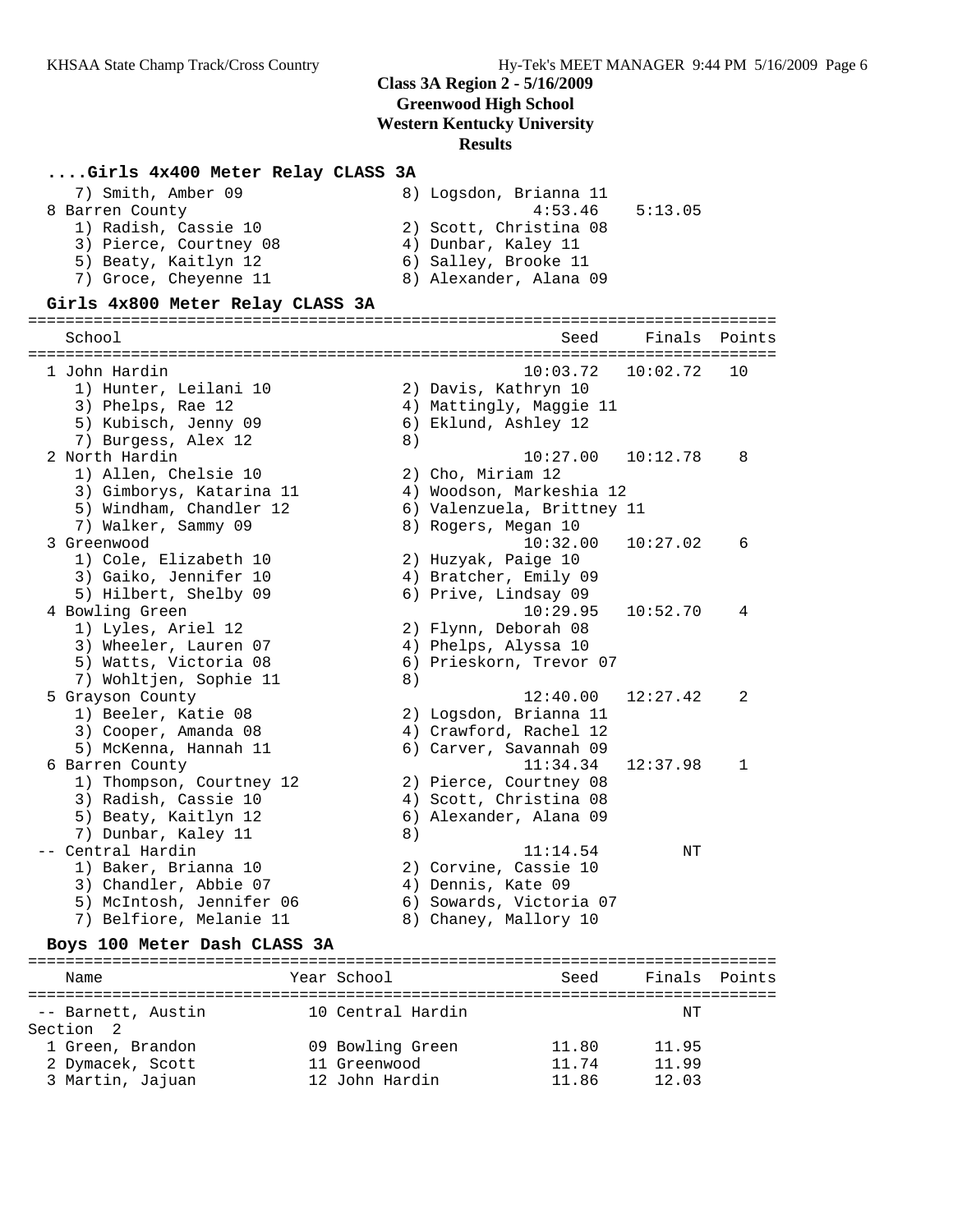#### **....Boys 100 Meter Dash CLASS 3A**

| 4 Loaque, Ryan       | 10 Greenwood      | 12.52 | 12.34 |                |
|----------------------|-------------------|-------|-------|----------------|
| 5 Sneed, Tim         | 11 Barren County  | 11.86 | 12.48 |                |
| 6 Hayse, Jordan      | 12 Grayson County | 12.45 | 12.57 |                |
| 7 Harvey, Ian        | 12 Central Hardin | 12.68 | 12.73 |                |
| 8 Mitchell, Jay      | 11 Grayson County | 11.87 | 12.81 |                |
| Section 3            |                   |       |       |                |
| 1 Hobbs, Marcellus   | 12 North Hardin   | 11.30 | 11.32 | 10             |
| 2 Moore, Roscoe      | 12 Ohio County    | 11.04 | 11.34 | - 8            |
| 3 Clark, Tyreon      | 11 Bowling Green  | 11.60 | 11.49 | 6              |
| 4 Bargblor, Eurodger | 12 Warren Central | 11.04 | 11.51 | $\overline{4}$ |
| 5 Camper, Elias      | 12 John Hardin    | 10.84 | 11.57 | $\overline{2}$ |
| 6 McCormick, Anthony | 11 North Hardin   | 11.45 | 11.68 | $\mathbf{1}$   |
| 7 Barber, Cortez     | 10 Warren Central | 11.54 | 12.01 |                |
| 8 Green, Seth        | 09 Ohio County    | 11.54 | 12.12 |                |

#### **Boys 200 Meter Dash CLASS 3A**

================================================================================ Name The Year School Seed Finals Points ================================================================================ Section 2 1 Kamara, Luseni 10 Warren Central 25.04 24.78 2 Aquino, Kristopher 11 Barren County 26.14 25.01 3 Mitchell, Jay 11 Grayson County 26.00 25.20 4 Portman, Kevin 10 Grayson County 28.00 27.16 5 Skipworth, Eric 09 Barren County 27.14 28.61 Section 3 1 Hobbs, Marcellus 12 North Hardin 22.10 22.88 10 2 Moore, Roscoe 12 Ohio County 22.74 22.97 8 3 Bargblor, Eurodger 12 Warren Central 22.85 23.28 6 4 Camper, Elias 12 John Hardin 22.23 23.38 4 5 McCormick, Anthony 11 North Hardin 23.35 23.47 2 6 Martin, Jajuan 12 John Hardin 22.80 23.55 1 7 Mkanta, Nehemiah 11 Greenwood 23.93 23.79 8 Green, Seth 09 Ohio County 24.04 24.45

#### **Boys 400 Meter Dash CLASS 3A**

| Name                 | Year School       | Seed    | Finals Points |                |
|----------------------|-------------------|---------|---------------|----------------|
| Section 1            |                   |         |               |                |
| 1 Neitzel, Chris     | 11 Barren County  | 56.44   | 55.33         |                |
| 2 Miller, Duncan     | 10 Bowling Green  | 56.60   | 55.96         |                |
| 3 Mitchell, Jay      | 11 Grayson County | 56.00   | 56.20         |                |
| 4 Haman, James       | 11 Warren Central | 57.24   | 57.13         |                |
| 5 Lowder, Justin     | 11 Central Hardin | 1:00.59 | 57.95         |                |
| 6 Emmert, Nathan     | 12 Barren County  | 57.84   | 58.24         |                |
| Section 2            |                   |         |               |                |
| 1 Hobbs, Marcellus   | 12 North Hardin   | 48.32   | 48.17         | 10             |
| 2 Newman, Will       | 11 Bowling Green  | 51.92   | 50.81         | 8              |
| 3 Jenkins, Dominique | 11 North Hardin   | 52.56   | 51.87         | 6              |
| 4 Mkanta, Nehemiah   | 11 Greenwood      | 52.12   | 52.66         | 4              |
| 5 Battle, Anthoni    | 11 Central Hardin | 52.64   | 53.02         | $\overline{2}$ |
| 6 Mattingly, Cody    | 11 Grayson County | 54.00   | 53.96         | $\mathbf{1}$   |
| 7 Tinsley, Jacob     | 10 Greenwood      | 53.90   | 54.20         |                |
|                      |                   |         |               |                |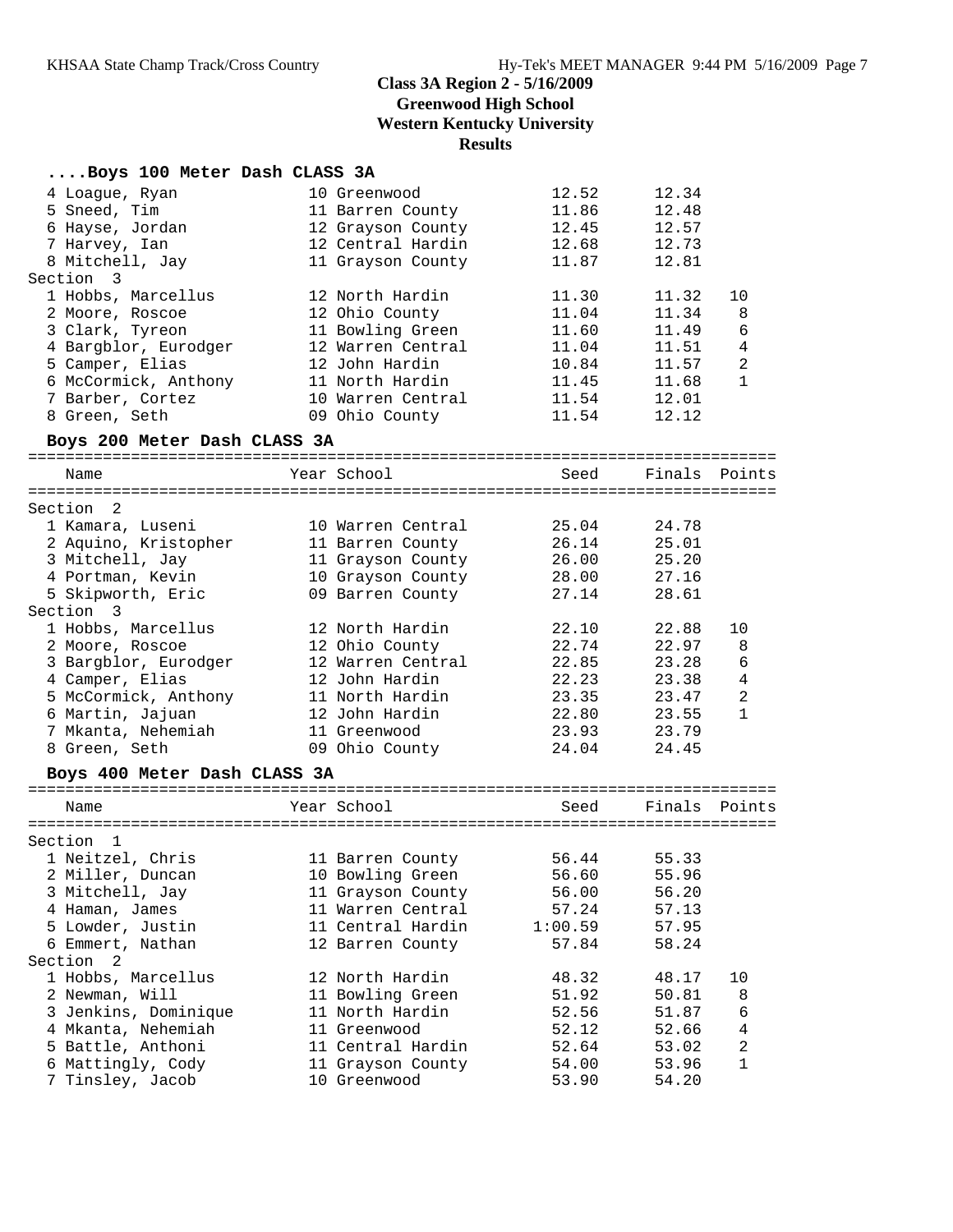# **Class 3A Region 2 - 5/16/2009 Greenwood High School**

**Western Kentucky University**

**Results**

| Boys 400 Meter Dash CLASS 3A |  |                   |          |          |                |
|------------------------------|--|-------------------|----------|----------|----------------|
| 8 Phinazee, Quedale          |  | 11 John Hardin    | 54.17    | 54.49    |                |
| Boys 800 Meter Run CLASS 3A  |  |                   |          |          |                |
| Name                         |  | Year School       | Seed     | Finals   | Points         |
| Section<br>1                 |  |                   |          |          |                |
| 1 Stewart, Andrew            |  | 10 North Hardin   | 1:57.34  | 1:59.37  | 10             |
| 2 Clemons, Bryant            |  | 11 Grayson County | 2:02.00  | 2:01.34  | 8              |
| 3 Houchens, Austin           |  | 11 Greenwood      | 2:08.70  | 2:03.99  | 6              |
| 4 Abdulai, Sahid             |  | 12 Warren Central | 2:05.50  | 2:04.87  | 4              |
| 5 Austin, Brett              |  | 12 Greenwood      | 2:04.04  | 2:06.40  | $\overline{2}$ |
| 6 Black, Christian           |  | 11 North Hardin   | 2:03.51  | 2:07.90  | $\mathbf{1}$   |
| 7 Dean, Clyde                |  | 12 John Hardin    | 2:02.50  | 2:07.95  |                |
| 8 Russell, Chase             |  | 11 Bowling Green  | 2:04.05  | 2:12.08  |                |
| 9 Beals, Campbell            |  | 12 Barren County  | 2:16.31  | 2:15.73  |                |
| 10 Romine, Corey             |  | 12 Central Hardin | 2:22.08  | 2:17.08  |                |
| 11 Newman, Will              |  | 11 Bowling Green  | 2:02.00  | 2:20.98  |                |
| 12 Skipworth, Eric           |  | 09 Barren County  | 2:45.99  | 2:25.09  |                |
| 13 Goodman, Chris            |  | 09 Central Hardin | 2:29.44  | 2:28.40  |                |
| 14 Moore, Jacob              |  | 09 Ohio County    | 2:19.49  | 2:35.83  |                |
| -- Jones, Donyale            |  | 11 John Hardin    | 2:04.62  | ΝT       |                |
| -- Jones, Steven             |  | 11 Grayson County | 2:15.00  | ΝT       |                |
| Boys 1600 Meter Run CLASS 3A |  |                   |          |          |                |
| Name                         |  | Year School       | Seed     | Finals   | Points         |
| 1 Eaton, Ryan                |  | 11 Greenwood      | 4:18.00  | 4:22.99  | 10             |
| 2 Stewart, Andrew            |  | 10 North Hardin   | 4:24.36  | 4:25.11  | 8              |
| 3 Winquist, Nick             |  | 12 Greenwood      | 4:40.30  | 4:44.29  | 6              |
| 4 Russell, Chase             |  | 11 Bowling Green  | 4:42.83  | 4:45.70  | $\overline{4}$ |
| 5 Crocker, Clay              |  | 12 Bowling Green  | 4:54.46  | 4:46.72  | $\overline{2}$ |
| 6 Kubisch, James             |  | 11 John Hardin    | 4:44.90  | 4:55.85  | $\mathbf{1}$   |
| 7 Shartzer, Patrick          |  | 10 Central Hardin | 4:57.74  | 4:57.78  |                |
| 8 Wright, Andrew             |  | 12 Grayson County | 5:04.00  | 4:59.63  |                |
| 9 Smith, Cameron             |  | 11 North Hardin   | 5:04.25  | 5:03.09  |                |
| 10 Cannon, Clay              |  | 10 Grayson County | 5:05.00  | 5:06.56  |                |
| 11 Beals, Campbell           |  | 12 Barren County  | 4:59.86  | 5:07.76  |                |
| 12 Haley, Daniel             |  | 09 Barren County  | 5:18.76  | 5:31.04  |                |
| 13 Hood, Hunter              |  | 09 Central Hardin | 5:41.95  | 5:31.86  |                |
| 14 Moore, Jacob              |  | 09 Ohio County    | 5:19.90  | 5:34.03  |                |
| 15 Ling, Gage                |  | 10 Ohio County    | 5:46.39  | 5:38.65  |                |
| -- Emmi, Adrian              |  | 09 John Hardin    | 5:09.64  | ΝT       |                |
| Boys 3200 Meter Run CLASS 3A |  |                   |          |          |                |
| Name                         |  | Year School       | Seed     | Finals   | Points         |
| 1 Eaton, Ryan                |  | 11 Greenwood      | 9:30.00  | 10:04.65 | 10             |
| 2 Skrabacz, Jared            |  | 10 Greenwood      | 10:02.70 | 10:08.38 | 8              |
| 3 Somer, Lucas               |  | 12 Bowling Green  | 10:29.00 | 10:23.68 | 6              |
| 4 Kubisch, James             |  | 11 John Hardin    | 10:28.50 | 10:42.60 | 4              |
| 5 Wright, Andrew             |  | 12 Grayson County | 11:08.00 | 11:16.32 | 2              |
|                              |  |                   |          |          |                |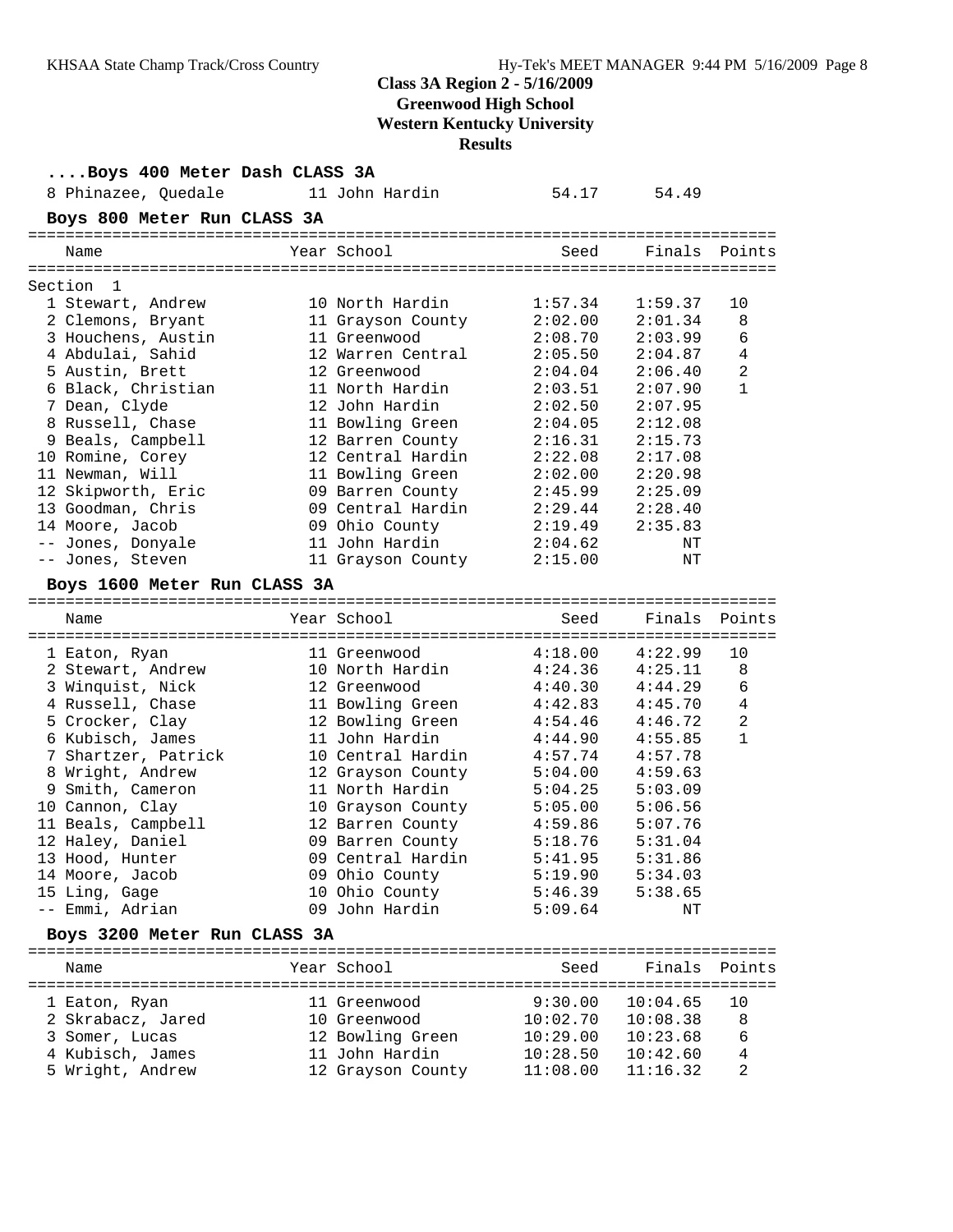## **....Boys 3200 Meter Run CLASS 3A**

| 6 Pollock, Lovice       | 10 Bowling Green  | 11:04.00 | 11:19.49 | $\overline{1}$ |
|-------------------------|-------------------|----------|----------|----------------|
| 7 Smith, Cameron        | 11 North Hardin   | 11:12.00 | 11:42.75 |                |
| 8 Cannon, Clay          | 10 Grayson County | 11:33.00 | 11:55.20 |                |
| 9 Beams, Andrew         | 11 Central Hardin | 12:29.14 | 11:57.42 |                |
| 10 Dunbar, Mason        | 08 Barren County  | 12:30.00 | 12:31.38 |                |
| 11 Ling, Gage           | 10 Ohio County    | 11:01.66 | 12:53.09 |                |
| 12 Phoutharansy, Joshua | 11 North Hardin   | 12:28.90 | 13:00.78 |                |
| 13 Metzger, Ryan        | 11 Barren County  | 12:47.00 | 14:42.99 |                |
| -- King, Josh           | 12 Central Hardin | 11:29.64 | ΝT       |                |

#### **Boys 110 Meter Hurdles CLASS 3A**

================================================================================ Name Year School Seed Finals Points

| 1 Cross, Marcus<br>2 Berry, Zack<br>3 Kyant, Pho<br>4 Norris, Reed<br>5 Pearson, Beau<br>6 Jones, Ryan<br>7 Anderson, Trevor<br>Section <sub>2</sub><br>1 Bagley, Brandon<br>2 Randles, Peter | 10 Central Hardin<br>09 Grayson County 19.90 20.31<br>11 Warren Central 20.54<br>09 Greenwood<br>09 Greenwood<br>10 Barren County 21.74 21.33<br>09 Ohio County<br>11 John Hardin<br>11 North Hardin | 20.14<br>24.14 21.17<br>23.54<br>20.34 22.10<br>15.01<br>15.50       | 18.78<br>20.37<br>21.19<br>14.96<br>16.43 | $\mathbf{1}$<br>10<br>$\,8\,$                  |
|-----------------------------------------------------------------------------------------------------------------------------------------------------------------------------------------------|------------------------------------------------------------------------------------------------------------------------------------------------------------------------------------------------------|----------------------------------------------------------------------|-------------------------------------------|------------------------------------------------|
| 3 Mckellar, David<br>4 Buckles, Daniel<br>5 Lynn, Ike<br>6 Scgers, LaJustin<br>7 Salyers, Beau<br>8 Bartell, Doug                                                                             | 11 North Hardin<br>10 Grayson County<br>09 Bowling Green<br>09 Warren Central<br>12 Central Hardin<br>09 Barren County                                                                               | 15.43<br>17.80<br>18.23<br>17.94 19.00<br>19.14 19.86<br>19.25 20.21 | 16.60<br>18.16<br>18.26                   | $\sqrt{6}$<br>$\overline{4}$<br>$\overline{2}$ |
| Boys 300 Meter Hurdles CLASS 3A<br>Name                                                                                                                                                       | Year School                                                                                                                                                                                          |                                                                      | Seed Finals Points                        |                                                |
|                                                                                                                                                                                               |                                                                                                                                                                                                      |                                                                      |                                           |                                                |
| Section 1<br>1 Berry, Zack<br>2 Pearson, Beau<br>3 Waldvogel, Kyle<br>4 Bartell, Doug<br>5 Wilson, Shelton<br>6 Anderson, Trevor<br>-- Kyant, Pho                                             | 09 Grayson County<br>09 Greenwood<br>12 Greenwood<br>09 Barren County<br>10 Barren County<br>09 Ohio County 52.74<br>11 Warren Central                                                               | 49.00 45.88<br>51.84<br>52.77<br>50.64<br>53.94 53.78<br>51.14       | 51.29<br>51.71<br>53.25<br>56.15<br>DQ    | $\mathbf{1}$                                   |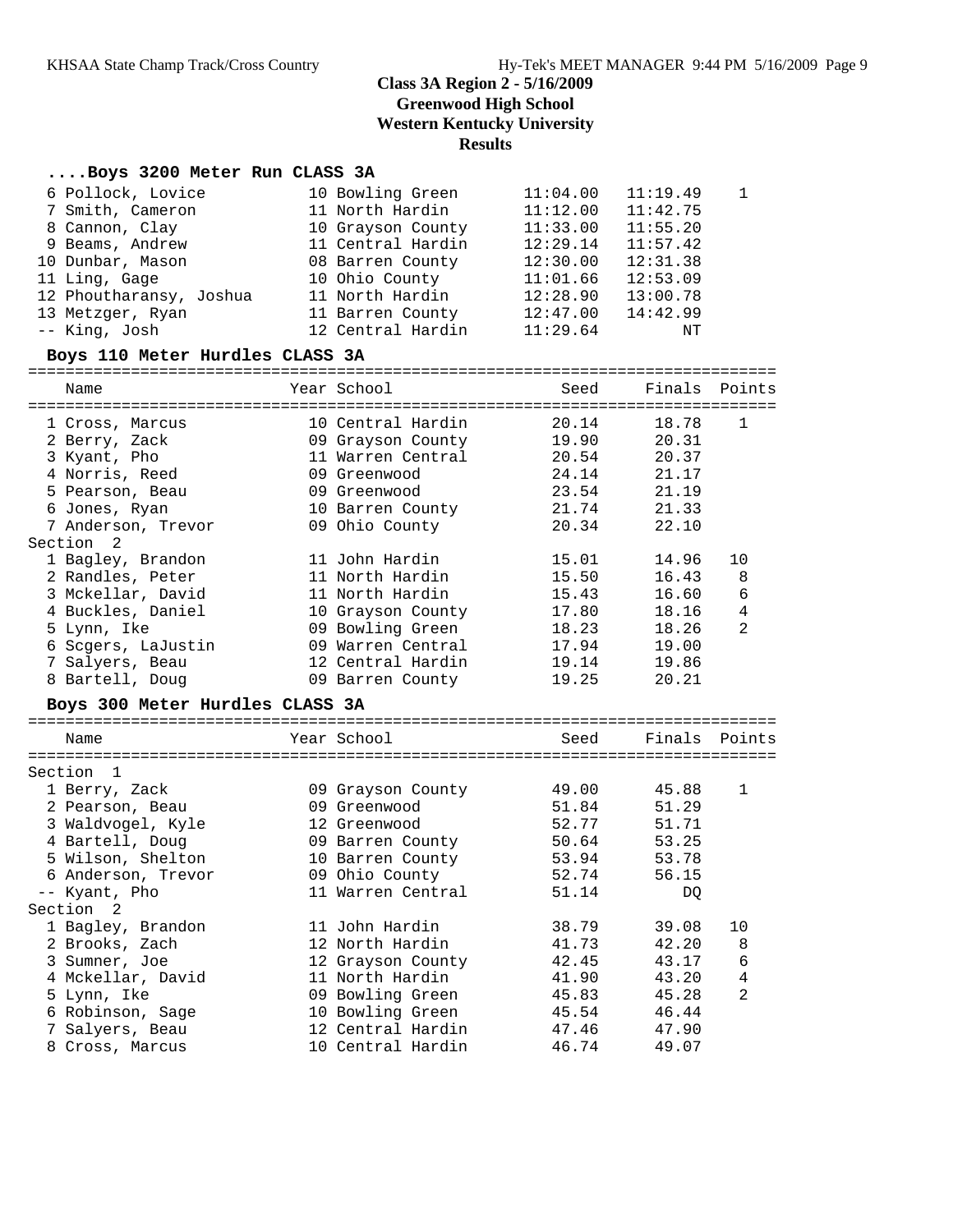# **Class 3A Region 2 - 5/16/2009**

**Greenwood High School**

**Western Kentucky University**

**Results**

### **Boys 4x100 Meter Relay CLASS 3A**

| School                                       |    | Seed                                      | Finals  | Points        |
|----------------------------------------------|----|-------------------------------------------|---------|---------------|
|                                              |    |                                           |         |               |
| Section<br>- 1                               |    |                                           |         |               |
| -- Barren County<br>1) Aquino, Kristopher 11 |    | 47.15                                     | NΤ      |               |
| 3) Lynn, Coty 12                             |    | 2) Austin, Taylor 10<br>4) Sneed, Tim 11  |         |               |
| 5) Cummings, Zack 11                         |    | 6) Skipworth, Eric 09                     |         |               |
| 7) Bartell, Doug 09                          |    | 8) Bledsoe, Ben 10                        |         |               |
| Section 2                                    |    |                                           |         |               |
| 1 John Hardin                                |    | 44.62                                     | 44.93   | 10            |
| 1) Bradshaw, Tyrell 10                       |    | 2) Williams, Alex 10                      |         |               |
| 3) Moore, Sherrod 12                         |    | 4) Martin, Jajuan 12                      |         |               |
| 5) Phinazee, Quedale 11                      |    | 6) Wright, Michael 12                     |         |               |
| 2 Bowling Green                              |    | 45.50                                     | 45.46   | 8             |
| 1) Carver, Dillon 12                         |    | 2) Blackwell, Bryon 11                    |         |               |
| 3) Green, Brandon 09                         |    | 4) Clark, Tyreon 11                       |         |               |
| 5) Butts, Jeron 12                           |    | 6) Green, Thomas 11                       |         |               |
| 7) Lynn, Ike 09                              | 8) |                                           |         |               |
| 3 Warren Central                             |    | 46.54                                     | 45.52   | 6             |
| 1) Barber, Cortez 10                         |    | 2) Bargblor, Eurodger 12                  |         |               |
| 3) Hayes, Dillon 11                          |    | 4) Smith, Demonte 10                      |         |               |
| 5) Halsel, Donovan 09                        |    | 6) Kamara, Luseni 10                      |         |               |
| 4 Ohio County                                |    | 47.20                                     | 46.69   | 4             |
| 1) Green, Seth 09                            |    | 2) Brazel, Ryan 09                        |         |               |
| 3) Sheffield, Josh 12                        |    | 4) Moore, Roscoe 12                       |         |               |
| 5 Central Hardin                             |    | 46.15                                     | 47.24   | 2             |
| 1) Brown, Hunter 10                          |    | 2) Cromarte, Jared 09                     |         |               |
| 3) Dickerson, Demorais 12                    |    | 4) Keys, Antoine 09                       |         |               |
| 5) Barnett, Austin 10                        |    | 6) Harvey, Ian 12                         |         |               |
| 7) Battle, Anthoni 11                        |    | 8) Romine, Corey 12                       |         |               |
| 6 Grayson County                             |    | 47.00                                     | 47.95   | 1             |
| 1) Sumner, Joe 12<br>3) Mitchell, Jay 11     |    | 2) Jones, Steven 11                       |         |               |
| 5) Hayse, Jordan 12                          |    | 4) Mattingly, Cody 11<br>6) Smith, Wes 12 |         |               |
| 7) Sabastion, Devon 10                       |    | 8) Thomas, Daniel 10                      |         |               |
| 7 Greenwood                                  |    | 46.40                                     | 48.13   |               |
| 1) Belt, Alex 11                             |    | 2) Loague, Ryan 10                        |         |               |
| 3) Thomas-Turner, Isaiah 08                  |    | 4) Thompson, Tanner 08                    |         |               |
| 5) Tinsley, Jacob 10                         |    | 6) Nash, Spencer 11                       |         |               |
| 7) Waldvogel, Kyle 12                        |    | 8) Dymacek, Scott 11                      |         |               |
| -- North Hardin                              |    | 44.30                                     | DQ      | dropped baton |
| 1) Little, Ashton 12                         |    | 2) Jenkins, Dominique 11                  |         |               |
| 3) Shepherd, Marucs 10                       |    | 4) McCormick, Anthony 11                  |         |               |
| 5) Thompson, Rian 10                         |    | 6) Randles, Peter 11                      |         |               |
| 7) Harp, Hunter 12                           |    | 8) Brooks, Zach 12                        |         |               |
| Boys 4x200 Meter Relay CLASS 3A              |    |                                           |         |               |
| School                                       |    | Seed                                      | Finals  | Points        |
|                                              |    | ================================          |         |               |
| Section<br>- 1                               |    |                                           |         |               |
| 1 John Hardin                                |    | 1:31.20                                   | 1:31.01 | 10            |
| 1) Martin, Jajuan 12                         |    | 2) Bagley, Brandon 11                     |         |               |
| 3) Moore, Sherrod 12                         |    | 4) Camper, Elias 12                       |         |               |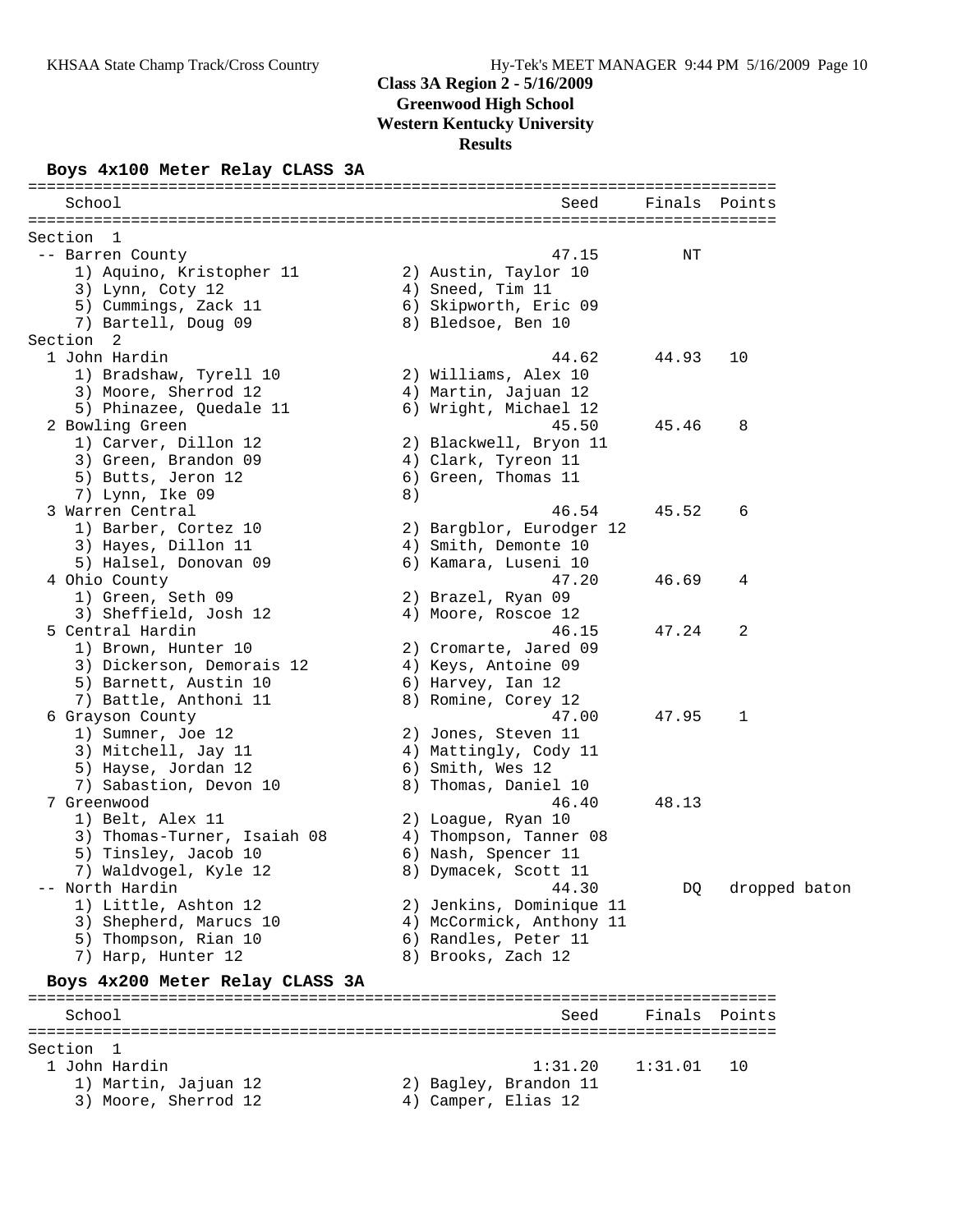### **....Boys 4x200 Meter Relay CLASS 3A**

 5) Bradshaw, Tyrell 10 6) Phinazee, Quedale 11 7) Williams, Alex 10 8) Wright, Michael 12 2 North Hardin 1:32.00 1:32.42 8 1) Brooks, Zach 12 2) Jenkins, Dominique 11 3) Shepherd, Marucs 10 4) McCormick, Anthony 11 5) Thompson, Rian 10 (6) Haynes, Marcel 12 7) Randles, Peter 11 and 8) Stone, Josh 12 3 Bowling Green 1:36.74 1:33.31 6 1) Blackwell, Bryon 11 2) Butts, Jeron 12 3) Green, Brandon 09 (4) Newman, Will 11 5) Carver, Dillon 12 (6) Clark, Tyreon 11 4 Warren Central 1:35.69 1:35.37 4 1) Barber, Cortez 10 2) Bargblor, Eurodger 12 3) Hayes, Dillon 11 (4) Smith, Demonte 10 5) Kamara, Luseni 10 6) 5 Greenwood 1:36.00 1:35.47 2 1) Mkanta, Nehemiah 11 2) Belt, Alex 11 3) Loague, Ryan 10 (4) Dymacek, Scott 11 5) Winquist, Nick 12 6) Austin, Brett 12 7) Thomas-Turner, Isaiah 08  $\hphantom{\text{2.65}$  8) Tinsley, Jacob 10 6 Central Hardin 1:36.54 1:37.22 1 1) Brown, Hunter 10 2) Dickerson, Demorais 12 3) Romine, Corey 12 4) Keys, Antoine 09 5) Battle, Anthoni 11 6) Cromarte, Jared 09 7) Harvey, Ian 12 8) Barnett, Austin 10 7 Grayson County 1:38.00 1:37.97 1) Clemons, Bryant 11 (2) Jones, Steven 11 3) Mattingly, Cody 11 4) Hayse, Jordan 12 5) Sumner, Joe 12 (5) Mitchell, Jay 11 7) Thomas, Daniel 10 8) Fleener, Douglas 12 8 Barren County 1:39.64 1:41.22 1) Aquino, Kristopher 11 (2) Austin, Taylor 10 3) Lynn, Coty 12 (4) Sneed, Tim 11 5) Neitzel, Chris 11 (6) Bell, Matt 11 7) Cummings, Zack 11 and 8) Beaty, Justin 09 **Boys 4x400 Meter Relay CLASS 3A** ================================================================================ School Seed Finals Points ================================================================================

 1 North Hardin 3:26.45 3:28.12 10 1) Hobbs, Marcellus 12 2) Black, Christian 11 3) Stewart, Andrew 10 4) Jenkins, Dominique 11 5) Tinson, D'Ante 11 (6) Walker, Kevin 09 7) Mckellar, David 11 and 8) Brooks, Zach 12 2 John Hardin 3:29.60 3:28.80 8 1) Bagley, Brandon 11 2) Phinazee, Quedale 11 3) Bradshaw, Tyrell 10 4) Camper, Elias 12 5) Jones, Donyale 11 6) Wilson, Scooter 08 7) Dean, Clyde 12 (8) 3 Warren Central 3:39.42 3:33.76 6 1) Abdulai, Sahid 12 2) Barber, Cortez 10 3) Haman, James 11 (4) Irvin, Micah 12 5) Hayes, Dillon 11 6) Scgers, LaJustin 09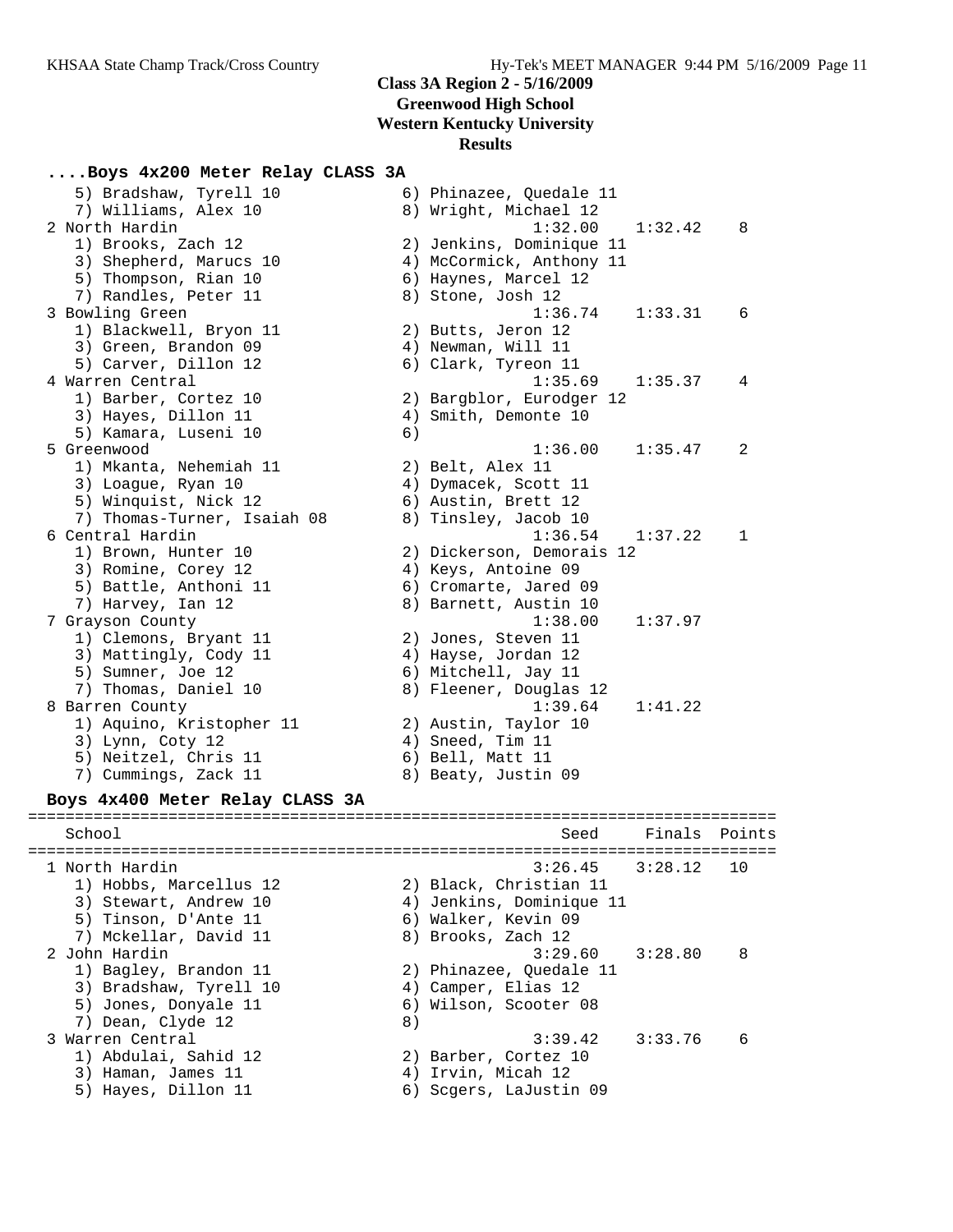# **Class 3A Region 2 - 5/16/2009**

**Greenwood High School**

**Western Kentucky University**

# **Results**

# **....Boys 4x400 Meter Relay CLASS 3A**

| 4 Greenwood                                     |    | 3:38.00                                    | 3:35.03 | 4      |
|-------------------------------------------------|----|--------------------------------------------|---------|--------|
| 1) Mkanta, Nehemiah 11                          |    | 2) Winquist, Nick 12                       |         |        |
| 3) Austin, Brett 12                             |    | 4) Tinsley, Jacob 10                       |         |        |
| 5) Nash, Spencer 11                             |    | 6) Eaton, Ryan 11                          |         |        |
| 7) Belt, Alex 11                                |    | 8) Loague, Ryan 10                         |         |        |
| 5 Grayson County                                |    | 3:46.00                                    | 3:39.43 | 2      |
| 1) Sumner, Joe 12                               |    | 2) Mattingly, Cody 11                      |         |        |
| 3) Mitchell, Jay 11                             |    | 4) Jones, Steven 11                        |         |        |
| 5) Hayse, Jordan 12                             |    | 6) Clemons, Bryant 11                      |         |        |
| 7) Gulley, Tyler 10                             |    | 8) Wright, Andrew 12                       |         |        |
| 6 Central Hardin                                |    | 3:49.38                                    | 3:39.72 | 1      |
| 1) Battle, Anthoni 11                           |    | 2) Brown, Hunter 10                        |         |        |
| 3) Dickerson, Demorais 12                       |    | 4) Romine, Corey 12                        |         |        |
| 5) Lowder, Justin 11                            |    | 6) Keys, Antoine 09                        |         |        |
| 7) Cromarte, Jared 09                           |    | 8) Barnett, Austin 10                      |         |        |
| 7 Bowling Green                                 |    | 3:41.00                                    | 3:44.79 |        |
| 1) Crocker, Clay 12                             |    |                                            |         |        |
|                                                 |    | 2) Miller, Duncan 10                       |         |        |
| 3) Russell, Chase 11                            |    | 4) Butts, Jeron 12                         |         |        |
| 5) Lynn, Ike 09                                 |    | 6) Blackwell, Bryon 11                     |         |        |
| 7) Robinson, Sage 10                            |    | 8) Newman, Will 11                         |         |        |
| 8 Barren County                                 |    | 3:56.00                                    | 3:59.10 |        |
| 1) Beals, Campbell 12                           |    | 2) Haley, Daniel 09                        |         |        |
| 3) Emmert, Nathan 12                            |    | 4) Neitzel, Chris 11                       |         |        |
| 5) Aquino, Kristopher 11                        |    | 6) Skipworth, Eric 09                      |         |        |
| 7) Cummings, Zack 11                            |    | 8) Bartell, Doug 09                        |         |        |
| Boys 4x800 Meter Relay CLASS 3A                 |    |                                            |         |        |
|                                                 |    |                                            |         |        |
|                                                 |    |                                            |         |        |
| School                                          |    | Seed                                       | Finals  | Points |
|                                                 |    |                                            |         |        |
| 1 Greenwood                                     |    | 8:13.90                                    | 8:11.91 | 10     |
| 1) Eaton, Ryan 11                               |    | 2) Houchens, Austin 11                     |         |        |
| 3) Austin, Brett 12                             |    | 4) Winquist, Nick 12                       |         |        |
| 5) Skrabacz, Jared 10                           |    | 6) Waldvogel, Kyle 12                      |         |        |
| 7) Nash, Spencer 11                             | 8) |                                            |         |        |
| 2 Bowling Green                                 |    | 8:27.30                                    | 8:24.33 | 8      |
| 1) Newman, Will 11                              |    | 2) Russell, Chase 11                       |         |        |
| 3) Miller, Duncan 10                            |    | 4) Crocker, Clay 12                        |         |        |
| 5) Pollock, Lovice 10                           |    | 6) Somer, Lucas 12                         |         |        |
| 7) Chute, James 09                              |    | 8) Halcomb, Seth 09                        |         |        |
| 3 North Hardin                                  |    | 8:14.00                                    | 8:29.91 | 6      |
| 1) Black, Christian 11                          |    | 2) Jenkins, Dominique 11                   |         |        |
| 3) Mckellar, David 11                           |    | 4) Walker, Kevin 09                        |         |        |
| 5) Stewart, Andrew 10                           |    | 6) Tinson, D'Ante 11                       |         |        |
| 7) Bevars, Christian 11                         |    | 8) Smith, Cameron 11                       |         |        |
| 4 Grayson County                                |    | 8:58.00                                    | 8:46.28 | 4      |
| 1) Clemons, Bryant 11                           |    | 2) Mitchell, Jay 11                        |         |        |
| 3) Jones, Steven 11                             |    | 4) Cannon, Clay 10                         |         |        |
| 5) Wright, Andrew 12                            |    | 6) Gorby, Brooks 10                        |         |        |
| 7) Jones, Spencer 09                            |    | 8) Upton, Tylor 10                         |         |        |
| 5 Central Hardin                                |    | 8:54.50                                    | 9:04.76 | 2      |
| 1) King, Josh 12                                |    | 2) Romine, Corey 12                        |         |        |
| 3) Shartzer, Patrick 10<br>5) Lowder, Justin 11 |    | 4) Beams, Andrew 11<br>6) Brown, Trevor 11 |         |        |